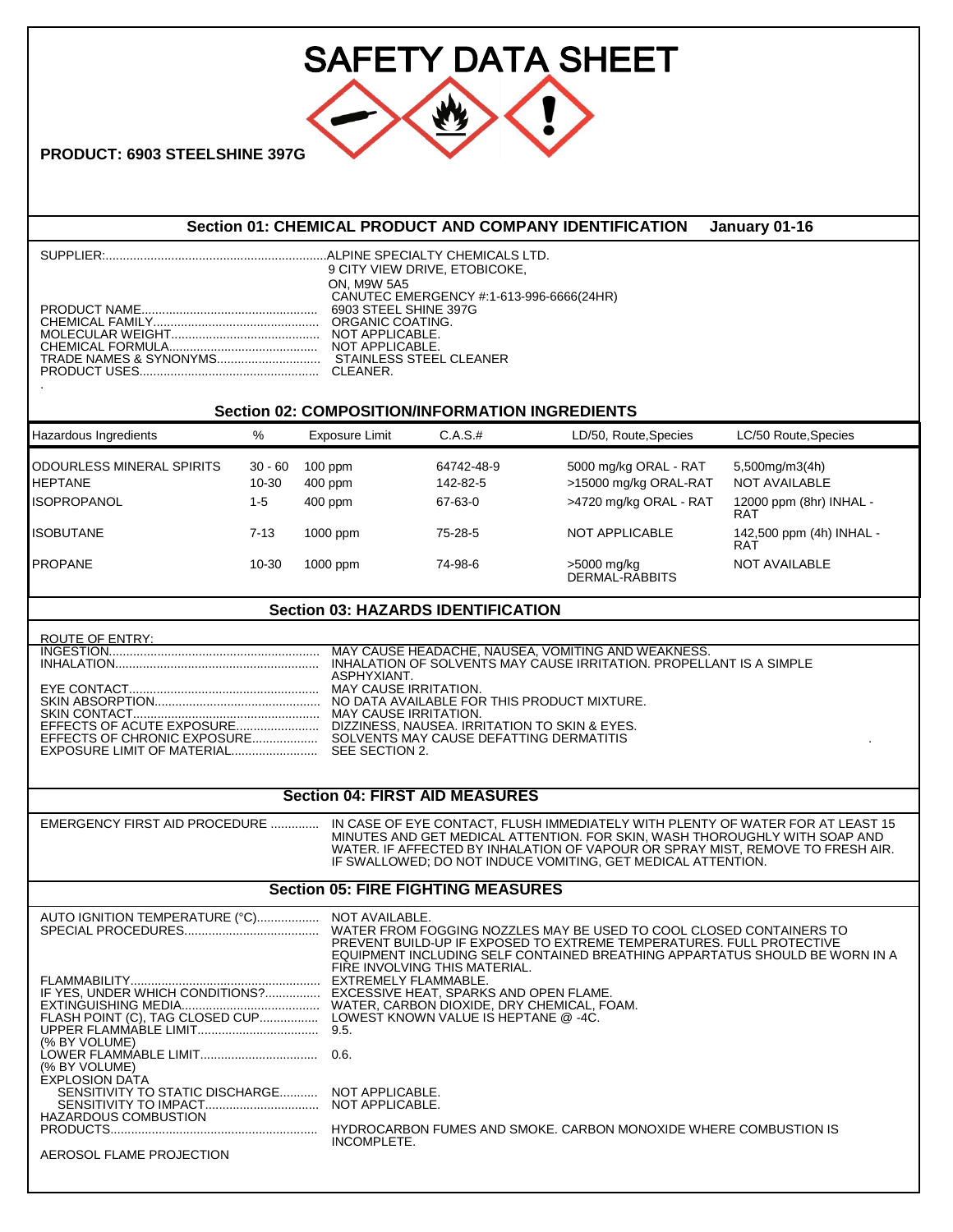| <b>SAFETY DATA SHEET</b>                                                                                                                                 | Page 2                                                                                                                                                                                                                                                                                                                      |  |  |  |  |  |
|----------------------------------------------------------------------------------------------------------------------------------------------------------|-----------------------------------------------------------------------------------------------------------------------------------------------------------------------------------------------------------------------------------------------------------------------------------------------------------------------------|--|--|--|--|--|
|                                                                                                                                                          |                                                                                                                                                                                                                                                                                                                             |  |  |  |  |  |
| PRODUCT: 6903 STEEL SHINE 397G<br><b>Section 05: FIRE FIGHTING MEASURES</b>                                                                              |                                                                                                                                                                                                                                                                                                                             |  |  |  |  |  |
|                                                                                                                                                          |                                                                                                                                                                                                                                                                                                                             |  |  |  |  |  |
|                                                                                                                                                          |                                                                                                                                                                                                                                                                                                                             |  |  |  |  |  |
| <b>Section 06: ACCIDENTAL RELEASE MEASURES</b>                                                                                                           |                                                                                                                                                                                                                                                                                                                             |  |  |  |  |  |
|                                                                                                                                                          |                                                                                                                                                                                                                                                                                                                             |  |  |  |  |  |
|                                                                                                                                                          | NON-SPARKING TOOLS. VENTILATE AREA, PREVENT FROM ENTERING A WATERCOURSE.                                                                                                                                                                                                                                                    |  |  |  |  |  |
| <b>Section 07: HANDLING AND STORAGE</b>                                                                                                                  |                                                                                                                                                                                                                                                                                                                             |  |  |  |  |  |
|                                                                                                                                                          | HANDLING PROCEDURES AND EQUIPMENT STORE IN A COOL, WELL VENTILATED AREA NOT TO EXCEED 50 DEG C.                                                                                                                                                                                                                             |  |  |  |  |  |
|                                                                                                                                                          | Section 08: EXPOSURE CONTROLS/PERSONAL PROTECTION                                                                                                                                                                                                                                                                           |  |  |  |  |  |
|                                                                                                                                                          |                                                                                                                                                                                                                                                                                                                             |  |  |  |  |  |
| <b>Section 09: PHYSICAL AND CHEMICAL PROPERTIES</b>                                                                                                      |                                                                                                                                                                                                                                                                                                                             |  |  |  |  |  |
| VAPOUR PRESSURE(PSIG)-AEROSOL 55-65.<br>@ 20 C<br>$n$ -BUTYL ACETATE = 1<br>(BY WEIGHT)<br>SOLUBILITY IN WATER g/L (20°C) NOT AVAILABLE.<br>(BY WEIGHT). |                                                                                                                                                                                                                                                                                                                             |  |  |  |  |  |
| <b>Section 10: STABILITY AND REACTIVITY</b>                                                                                                              |                                                                                                                                                                                                                                                                                                                             |  |  |  |  |  |
| <b>HAZARDOUS PRODUCTS OF</b><br>CHEMICAL STABILITY:<br>COMPATIBILITY WITH OTHER SUBSTANCES:                                                              | INCOMPLETE.<br>NOT APPLICABLE.                                                                                                                                                                                                                                                                                              |  |  |  |  |  |
| <b>Section 11: TOXICOLOGICAL INFORMATION</b>                                                                                                             |                                                                                                                                                                                                                                                                                                                             |  |  |  |  |  |
| SENSITIZING CAPABILITY OF MATERIAL UNKNOWN.                                                                                                              | ANTICIPATED.<br>(NATIONAL TOXICOLOGY PROGRAM), NOT REGULATED AS CARCINOGENS BY OSHA.<br>(OCCUPATIONAL SAFETY AND HEALTH ADMINISTRATION), AND HAVE NOT BEEN EVALUATED<br>BY IARC (INTERNATIONAL AGENCY FOR RESEARCH ON CANCER), NOR BY ACGIH<br>(AMERICAN CONFERENCE OF GOVERNMENTAL INDUSTRIAL HYGIENISTS).<br>ANTICIPATED. |  |  |  |  |  |
|                                                                                                                                                          | ANTICIPATED.                                                                                                                                                                                                                                                                                                                |  |  |  |  |  |